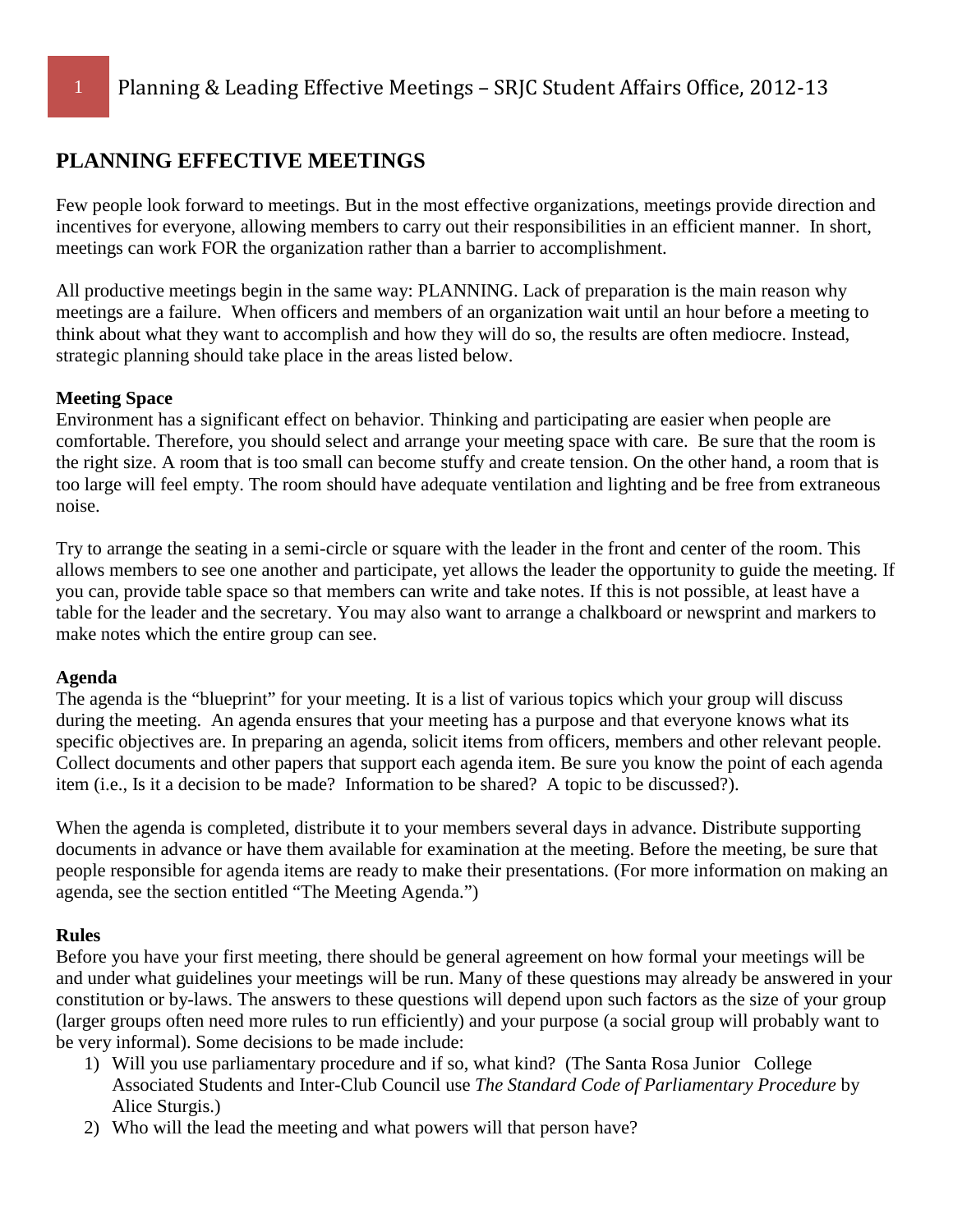# 2 Planning & Leading Effective Meetings – SRJC Student Affairs Office, 2012-13

- 3) Will you keep a written record of your meeting (minutes) and if so, who will be responsible for taking the minutes?
- 4) Will you repeat information for members who arrive late? (It is usually unwise to do this.)
- 5) Will people be asked to submit reports and proposals in writing?
- 6) How will the group decide if a long discussion should be continued, postponed, or terminated? (Parliamentary procedure is helpful here.)
- 7) What will the group do if the meeting runs beyond the stated time?

## **Meeting Time**

Choose a meeting time that is convenient for as many of your members as possible. Although you might want to allow some flexibility, it is usually best to have regular meetings at the same time and place. As well as designating a starting time, indicate an ending time for meetings. This allows your members to plan their personal schedules. Send out notices of the meeting well in advance. You may also want to have a designated place to post your agendas. If you do not meet on a regular basis, it might be helpful to phone people the night before a meeting.

Of course, planning is not the only ingredient for effective meetings. Groups must also find productive ways to discuss topics during their meetings. But planning is the necessary first step which allows all members to participate fully in the business at hand.

# **CONDUCTING EFFECTIVE MEETINGS**

Meetings often are viewed as a chore or as an unpleasant part of belonging to an organization. They can even be seen as interfering with a group's 'real' purpose. In fact, meetings frequently are unproductive and can generate conflict or boredom rather than unity and excitement. When this happens, people lose interest, attendance declines and the organization is weakened. But this need not happen. This section will give you some ideas for conducting more effective meetings.

## **General Principles**

Because it may deal with a lot of details and mundane issues, a meeting can be tedious. Members become bored and 'tune out.' On the other hand, meetings can also deal with controversial issues that cause emotions to run high. Members might respond by either trying to avoid the conflict or becoming even more emotional in their discussion. In either case, it is easy to forget the basic principles that make a meeting productive. Some of these are listed below:

- 1) Plan for the meeting. The officers should prepare an agenda in advance (see the section "The Meeting Agenda" below) and see that all necessary arrangements are made (see the "Planning Effective Meetings" section above).
- 2) Be prepared. Read the agenda. Whether you are leading the meeting or are one of the attending members, know what is expected of you and be ready to participate.
- 3) Show common courtesy to each other. Interrupting someone, leaving the room frequently and whispering while someone else is talking all show disrespect for guests and fellow members.
- 4) Listen before speaking. Be sure you have heard and understand what others have said before making a response.
- 5) Stay involved. Ask questions if you do not understand an item on the agenda. Issues are much less boring if you know what they are talking about.
- 6) Take responsibility for what is happening. If you believe something is wrong with the meeting, discuss it with the group.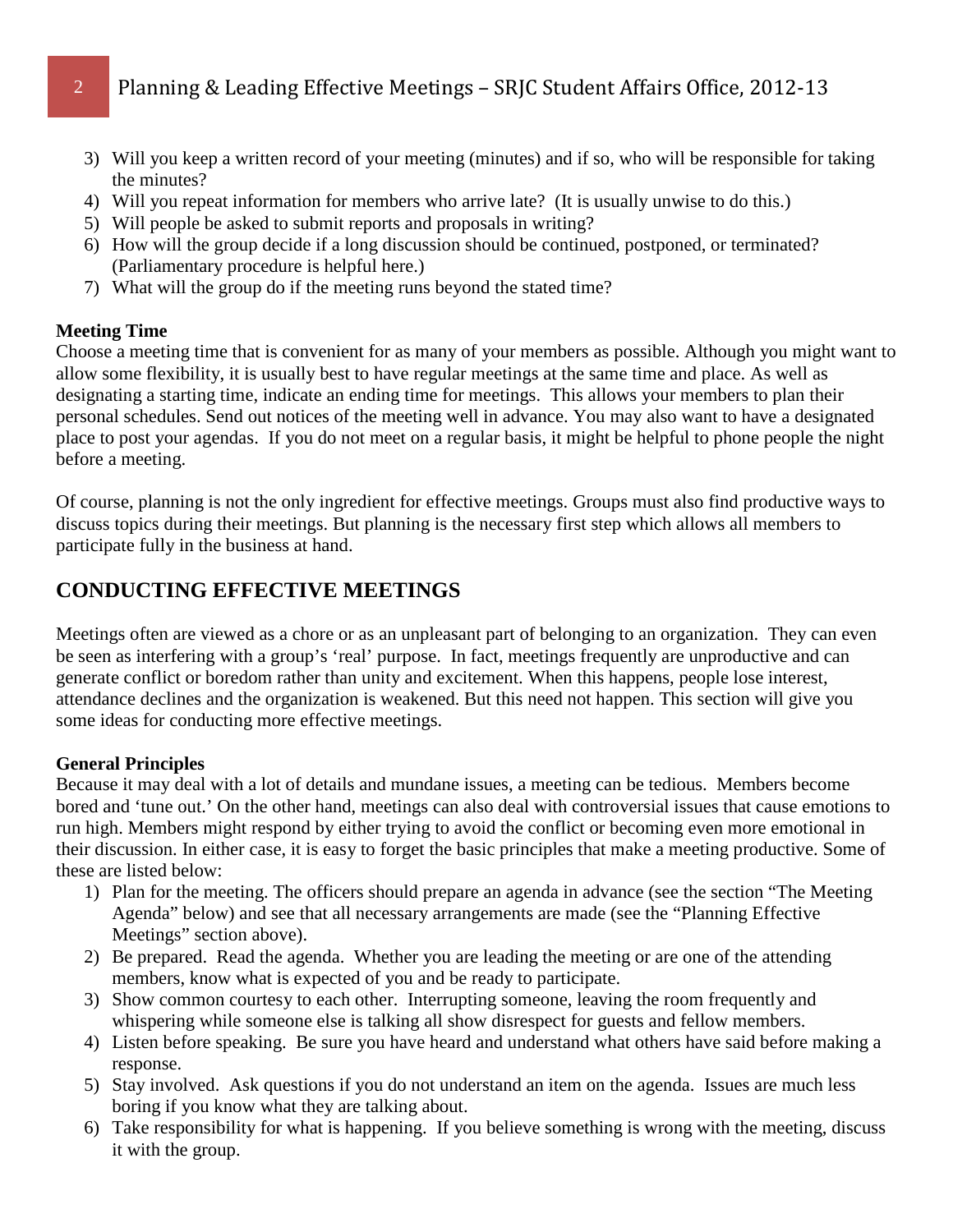## **Role of the Chair**

The Chair is the person designated to conduct the meeting. Usually, this is the President of the organization. Although his or her specific responsibilities will be determined by the Constitution or By-Laws, the Chair plays a critical role in conducting an effective meeting. Below is a list of things the Chair can do to insure a meeting is a productive one:

- 1) Start on time.
- 2) Introduce new members and guests to the rest of the group.
- 3) Refer to people by name.
- 4) Be prepared to deal with any procedural or administrative matters that may arise.
- 5) Stay neutral. Talk less than anyone else. LISTEN. If you don't feel you can maintain objectivity while facilitating a discussion, it might be wise to pass the gavel or role of chair to the vice-chair or other designated member.
- 6) Keep to the agenda. Introduce each agenda item with a word about why it is there and what action needs to be taken.
- 7) Encourage new people to participate, but allow members to be quiet if they wish.
- 8) Allow only one person to speak at a time. If the issue is controversial, alternate between people with different points of view.
- 9) Be sure there is a full discussion of issues by calling on everyone who has something to say. Don't let a few people dominate the discussion.
- 10) If a discussion becomes long or goes beyond the allotted time, check with the group to see if they want to continue or postpone the discussion. If the discussion is to be continued, ask the group to confine themselves to comments that are constructive or non-repetitive.
- 11) Ignore totally negative comments and tactfully end a discussion that is destructive.
- 12) Clarify the differences and similarities in what people are saying.
- 13) If the large group cannot formulate a plan or reach a decision, suggest that a small committee be formed to continue the discussion.
- 14) Be sure each agenda item is resolved or assigned to an individual or committee for further action. Set target dates for completion of tasks.
- 15) Briefly summarize the important things the group accomplished and end the meeting on a unifying, positive note.
- 16) Announce plans for the next meeting.
- 17) Thank members and guests for attending.
- 18) Finish on time.

## **The Contribution of Members**

Although the Chair has an important role during the meeting, he or she should not be expected to assume all of the responsibility for an effective meeting. Each individual member should also help in making the meeting a productive one. The following list provides some ways to do this:

- 1) Introduce yourself to new members and guests.
- 2) Listen, and participate in the discussion.
- 3) Ask questions if you don't understand what is going on.
- 4) Speak for yourself. Don't presume to talk for people who are absent.
- 5) Stay on topic and let others know that you expect them to do the same.
- 6) Don't repeat points which have already been made. Give others an opportunity to participate.
- 7) If you disagree with something, do so in a positive way. Remember that there are always several points of view on an issue. Disagree with ideas, not personalities.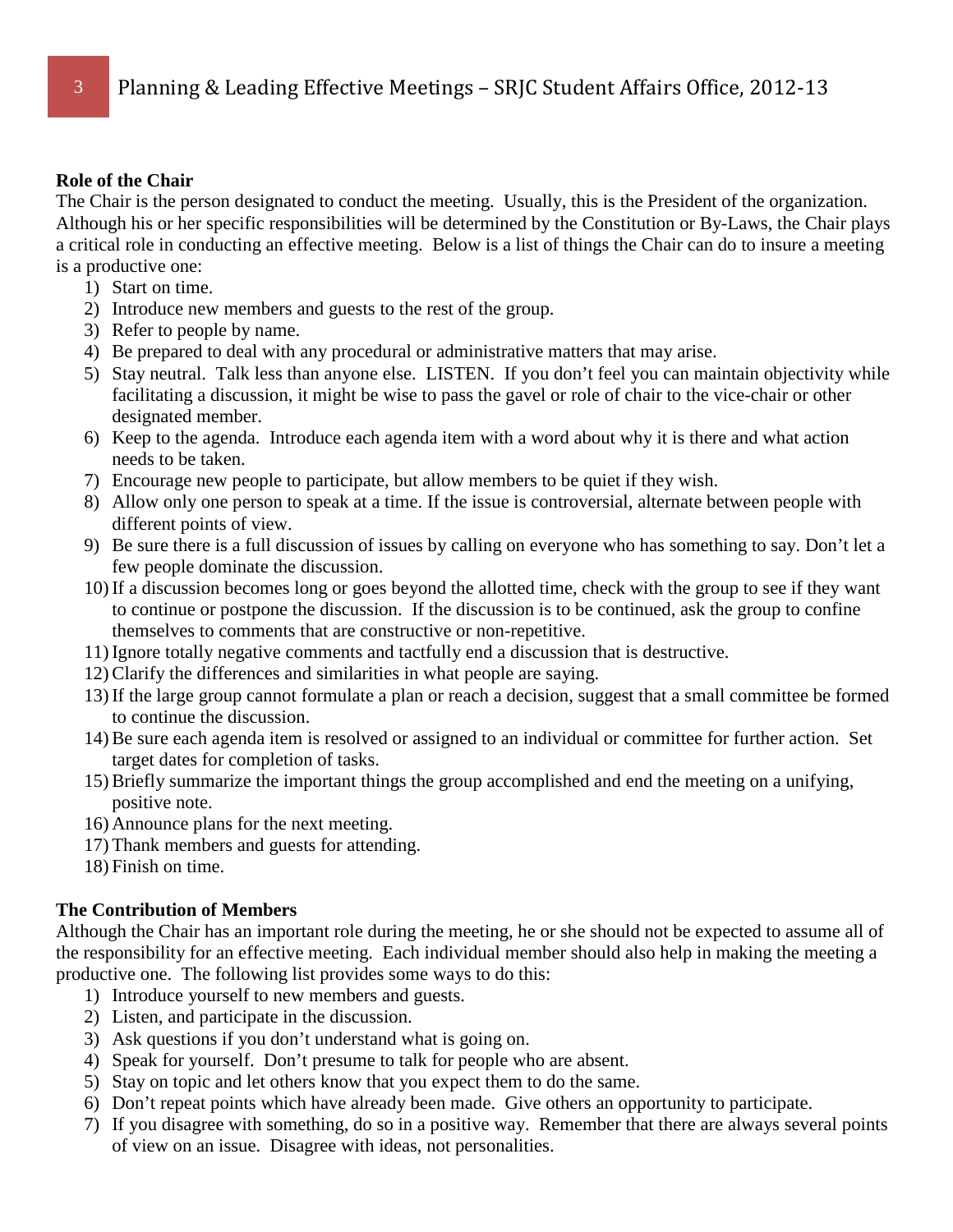- 8) Don't become defensive about a suggestion simply because you introduced it. Once an idea is presented, the group may wish to change it.
- 9) Be supportive of the group's efforts. Offer to help if the group needs committee members or other assistance outside of the meeting. Be sure you understand what is needed.
- 10) Stay until the end of the meeting.

## **After the Meeting**

If a meeting has been especially long or difficult, officers and members often breathe a collective sigh of relief when it's over and move on to something else. However, a truly effective meeting continues after it ends. Here are some things to do after adjournment:

- 1) Officers and advisors should meet to evaluate the meeting. It helps to discuss what was successful and what needs to be changed or improved.
- 2) Write up and distribute minutes within two or three days of the meeting.
- 3) Put unfinished business on the agenda for the next meeting.
- 4) Follow up on items that were delegated to members or committees. See that members know and follow through on their responsibilities. Offer assistance if needed. Do all of these things sufficiently in advance of the next meeting.

Conducting meetings which are as effective as you would like them to be is not an easy task. It takes the cooperation of the entire group over a period of many weeks or months. Although the investment in terms of time and energy may seem great, the long-term benefits will make it worthwhile. The ideas presented in this chapter will give you a start in your efforts.

## **The Meeting Agenda**

There are many reasons why meetings are unproductive and frustrating. One common cause is the lack of an agenda. An agenda is an outline of the issues a group will discuss during its meeting.

The agenda is prepared by the officers of the organization, with assistance from the organization advisor. An agenda starts with a list of general business items. Specific topics which are to be discussed at the meeting are placed under the proper agenda item in an outline format. The agenda (along with any supporting documents) is then printed, copied and distributed to members at the meeting. If it is logistically possible, it is good practice to distribute the agendas in advance of the meeting time. This allows members to come to a meeting prepared to discuss their idea, exchange information and make decisions.

The following agenda items are standard in most groups. You can adapt them to meet the needs of your organization, but be consistent.

## WHAT TO SAY: USING PARLIAMENTARY PROCEDURE TO MANAGE MEETINGS

## *Call to Order*

The Chair (usually the president or other designated officer) calls the meeting to order by tapping the gavel once (optional) and saying: "The meeting will now come to order."

The Call to Order may be followed by any opening ceremony the organization may have.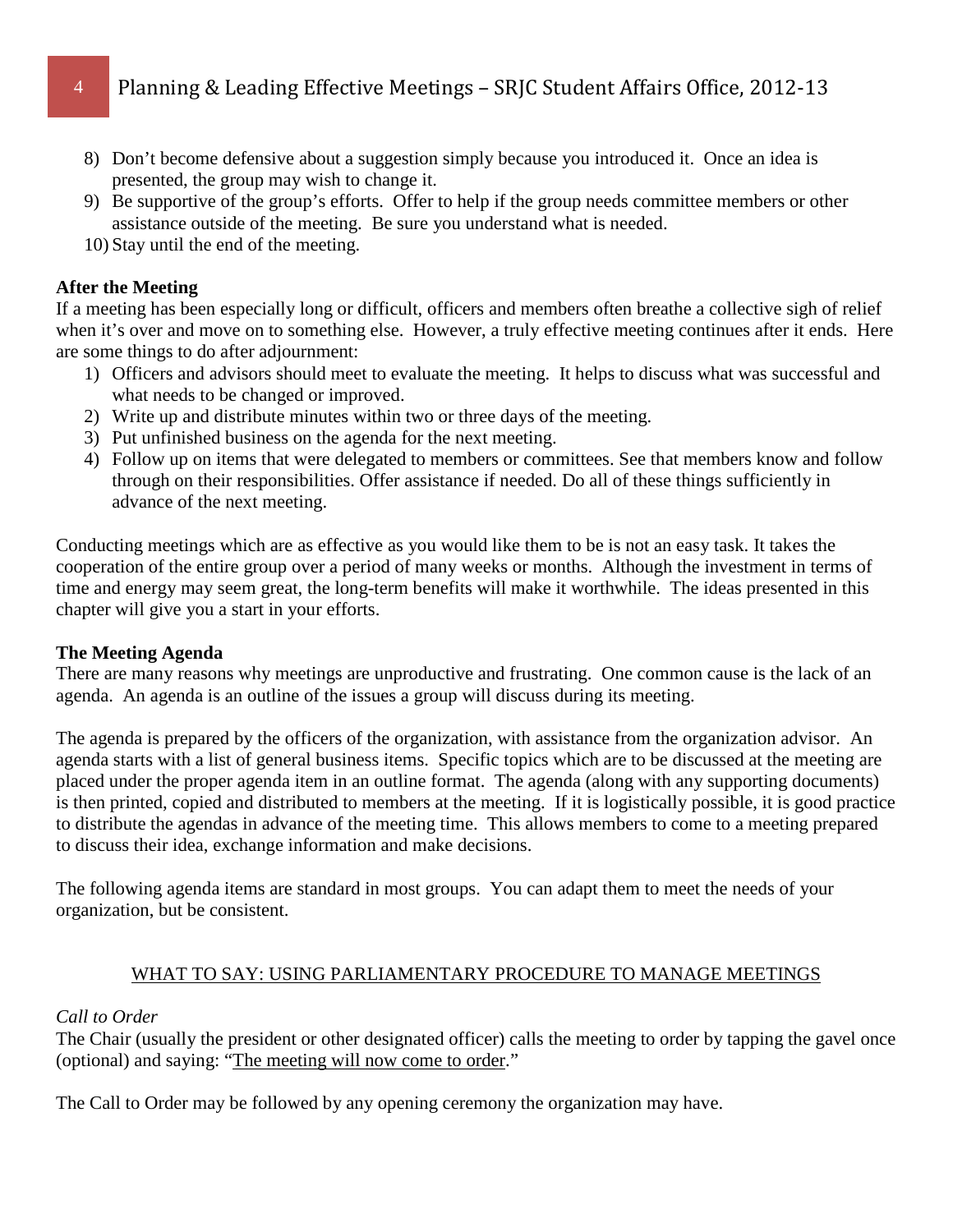*Roll Call*

The Chair says: "The Secretary (or other officer/Advisor) will now call roll."

If attendance is taken, it should be done with the aid of a prepared list of a member's names. The list can include spaces for recording whether a member is present, absent or tardy.

## *Reading and Approval of the Agenda*

The Chair says: "Please review the Agenda for approval."

After giving members ample time to review the Agenda, the Chair asks: "Are there any additions, corrections or deletions?"

After the changes are made, the Chair says: "If there are no objections AND no (further) additions, corrections or deletions, the Agenda is approved as presented (amended)." Note: if any member of the body objects to this "quick" approval method, the Chair should ask for a vote.

*Reading and Approval of the Minutes* The Chair says: "Please review the Minutes for approval."

After giving members ample time to review the Minutes, the Chair asks: "Are there any additions, corrections or deletions?"

After the changes are made, the Chair says: "If there are no (further) additions, corrections or deletions, the Minutes are approved as presented (amended)."

*Public Comments*

The Chair says: "Are there any Public Comments?"

Anyone from the public (not the club/organization members) may give announcements or comments to the members of the club. This is generally one-way communication, at the discretion of the Chair.

## *Reports of the Officers/Advisor*

The Chair recognizes each officer in turn. For example: "May we have the Treasurer's report?"

Officers may give reports of their current activities and administrative duties. Reports usually are for informational purposes and generally one-way communication.

## *Reports of Committees*

The Chair calls for the reports of permanent (or 'standing') committees first, followed by reports of special (or 'ad hoc') committees. As each report is requested, the committee chair (or other members) rises and presents the report. If a recommendation is made in the report which requires a vote, the report may more appropriately be given under New Business.

## *Appointments/Disappointments*

The Chair says: "A motion will come forward to appoint/disappoint..." (must be moved and seconded).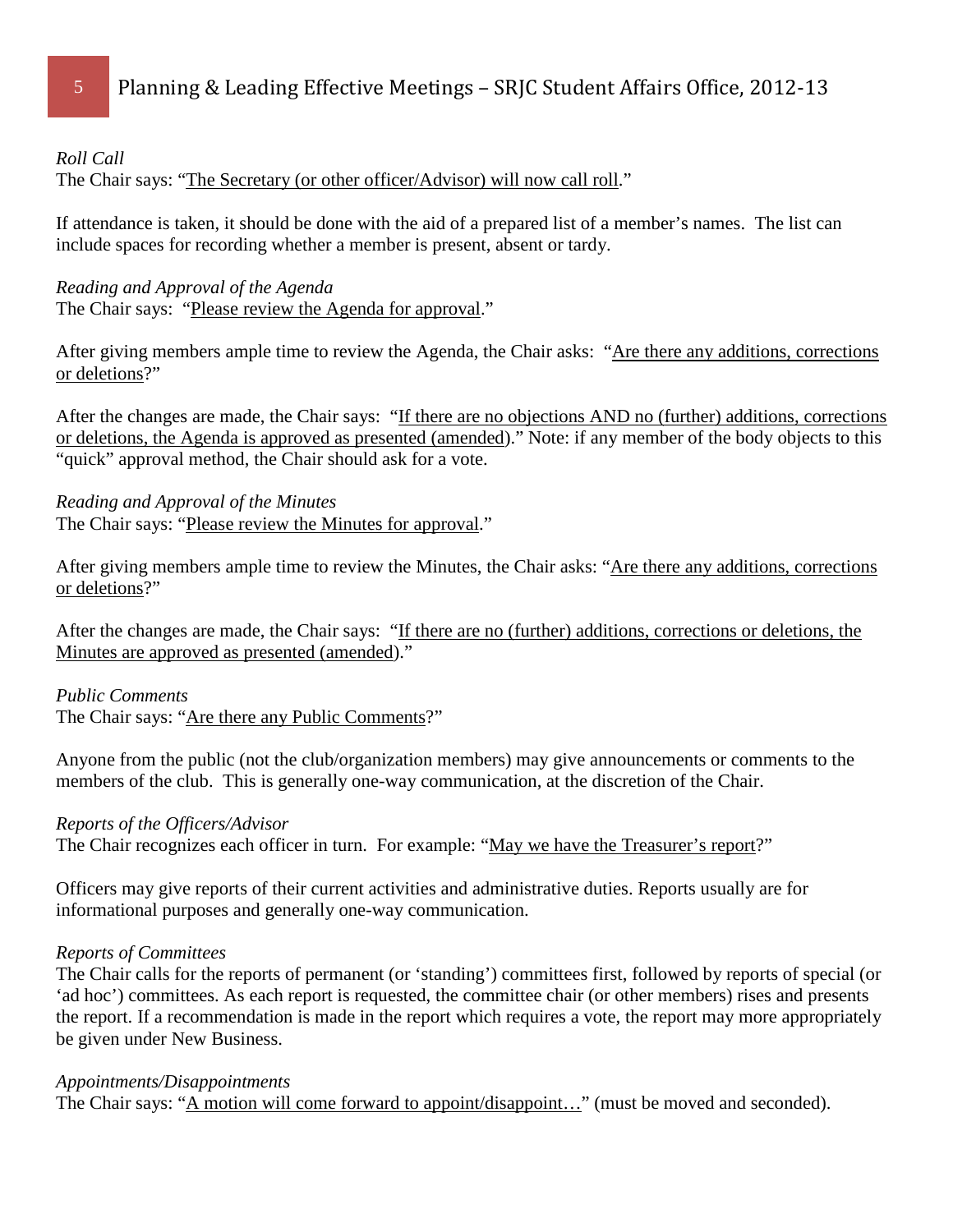## *Old Business/Unfinished Business*

This category includes all Business/Action items left over from previous meetings. The Chair works from the list of Old Business items on the Agenda, announcing each one in turn for movement discussion and action.

The Chair says: "A motion will come forward to..." (must be moved and seconded if not already done so).

Or, a member of the organization says: "I move to..." (must be seconded).

Next the Chair says, "The motion has been moved and seconded, is there any discussion?" After discussion is complete, the Chair may say: "If there is no more discussion, let's move to the vote. All those in favor, please say 'Aye.' All those opposed, please say 'No.' The motion carries/fails." If the motion has already been moved and seconded at a previous meeting, the Chair may ask if there's any further discussion. Now, move on to the next Old Business item.

## *New Business*

This category includes all New Business/Action items. The Chair works form the list of New Business items on the Agenda, announcing each one in turn for movement, discussion and action.

The Chair says: "A motion will come forward to…" (must be moved and seconded).

Or, a member of the organization says: "I move to…" (must be seconded).

Next the Chair says, "The motion has been moved and seconded, is there any discussion?" After discussion is complete, the Chair may say: "If there is no more discussion, let's move to the vote. All those in favor, please say 'Aye.' All those opposed, please say 'No.' The motion carries/fails." Now, move onto the next New Business item.

## *Discussion*

This category includes all non-action items. It is a good place in the agenda to place presentations or programs. Items that need a lot of discussion prior to becoming action items may be placed here. The Chair may say, "Who would like to begin the discussion on item A?"

## *Announcements*

The Chair may make, or call upon other members of the organization to make any announcements of interest to the group. "Are there any announcements?"

## *Adjournment*

When the agenda is completed, the Chair says: "If there is no further business, the meeting is adjourned."

## **SAMPLE AGENDA**

**Santa Rosa Junior College Associated Students Government Agenda April 5, 2008**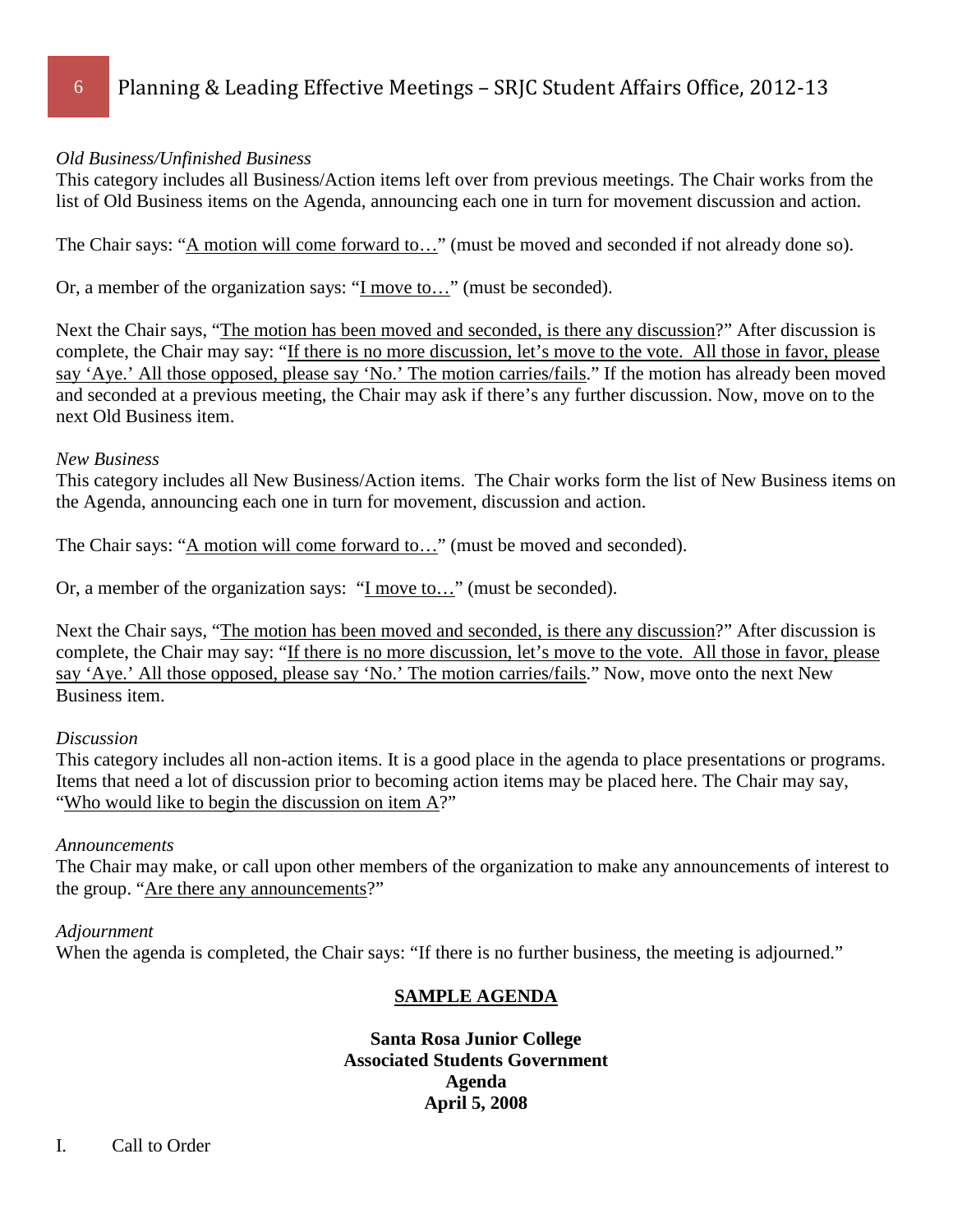- II. Roll Call
- III. Reading & Approval of Agenda
- IV. Reading & Approval of Minutes
- V. Public Comments
- VI. Reports of Officers/Advisor/Committees
	- A. President (Obama)
	- B. Vice-President (Gore)
	- C. Advisor (Bush)
- VII. Appointments/Disappointments A. A motion will come forward to appoint Jack Black to the Constitution Committee.

# VII. Old Business

A. A motion will come forward to approve the recommended changes to the Election Code.  $(m/s)$ <sup>\*</sup>

## VIII. New Business

- A. A motion will come forward to approve and allocate funds for the Fall Service Project
- B. A motion will come forward to allocate funds for the Fall Flea Market
- IX. Discussion
	- A. Fall Awards Banquet
	- B. Brittney Spears, City Mayor's Office
- X. Announcements
- XI. Adjournment

\*The 'm' stands for moved and the 's' stands for seconded. This is to remind the organization where they left off at the last meeting.

# **Using the Agenda**

Of course, simply putting topics on a list will not make your meetings more productive. Keep these points in mind as you draw up and use an agenda:

- 1) Be realistic about the amount of time each topic will take. Avoid an overcrowded agenda. If choices must be made, leave more time for the more important issues.
- 2) Take up the less complicated topics first, leaving time at the end for the more complex issues.
- 3) Familiarize yourself with the rules of parliamentary procedure and use them as a guide to meeting management.
- 4) Stick to the agenda. During the meeting, the agenda is followed unless two-thirds of those at the meeting wish to change it (Suspend the Rules).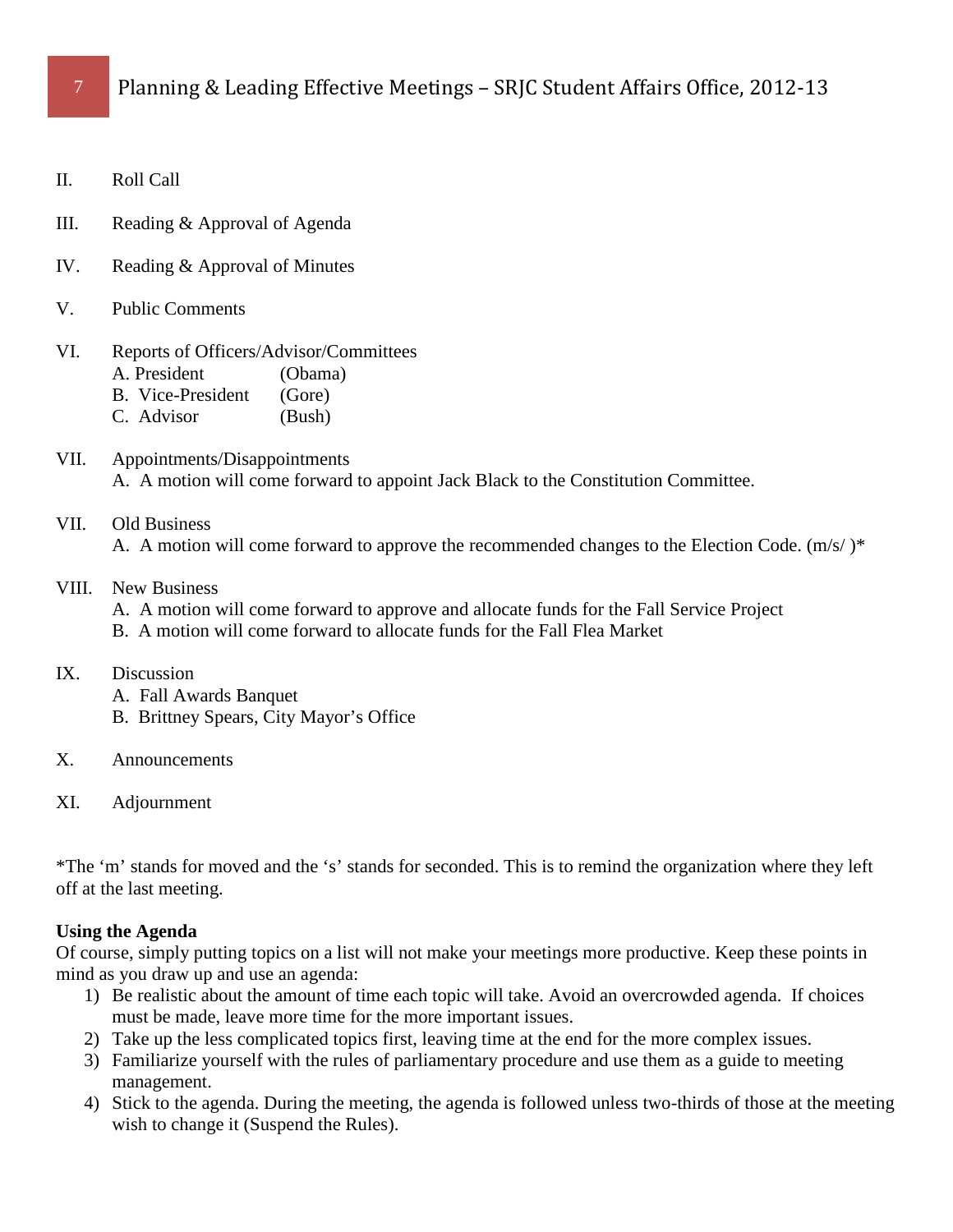# 8 Planning & Leading Effective Meetings – SRJC Student Affairs Office, 2012-13

- 5) Introduce each agenda topic with a word about why it is on the agenda (i.e., information only, discussion or a vote). If appropriate, suggest a time limit for the topic.
- 6) Allow a full discussion of each topic. People have a right to continue to debate an issue until they are finished or until two-thirds of those present agree to close debate and move on.
- 7) Close discussion of each topic with plans for future action.

Using an agenda at your meeting may not solve all of your problems, but an agenda does give a meeting direction and purpose. You may choose to be less structured than the format presented here, but some structure is critical in seeing your organization 'takes care of business.' Members are then able to leave a meeting feeling they have accomplished their work and have contributed to the welfare of the organization.

## **THE BASICS OF PARLIAMENTARY PROCEDURE**

#### **Parliamentary Law**

According to The *Standard Code of Parliamentary Procedure* by Alice Sturgis (2001),

"Parliamentary law is the code of rules and ethics for working together in groups. It has evolved through centuries out of the experience of individuals working together for a common purpose. It provides the means of translating beliefs and ideas into effective group action. It is logic and common sense crystallized into law, and is as much a part of the body of the law as is civil or criminal procedures. The rules of parliamentary procedure are found both in common law and in statutory law.

The common law of parliamentary procedure is the body of principles, rules, and usages that has developed from court decisions on parliamentary questions, and is based on reason and long observance. The common law of parliamentary procedure applies in all parliamentary situations except where a statutory law governs.

The statutory law of procedure consists of statutes, or law, relating to procedures that have been enacted by federal, state, or local legislative bodies. These rules of parliamentary procedures apply only to the particular organizations covered by the law.

Parliamentary procedure is easy to learn, because it is essentially fairness and common sense. It gives confidence and power to those who master it, and it enables members and organizations to present, consider, and carry out their ideas with efficiency and harmony.

It is true that parliamentary law can be used to obstruct the will of the majority as well as to implement it – but this can happen only when a majority of the members are ignorant of their parliamentary rights."

#### **Who Must Observe Parliamentary Law?**

Sturgis again says, "Deliberative bodies, such as business, cultural, religious, social, fraternal,

professional, educational, labor, civic, scientific, medical, and governmental organizations, are subject to the principles of common parliamentary law. All profit and nonprofit corporations and association and the boards, councils, commissions, and committees of government must observe parliamentary law.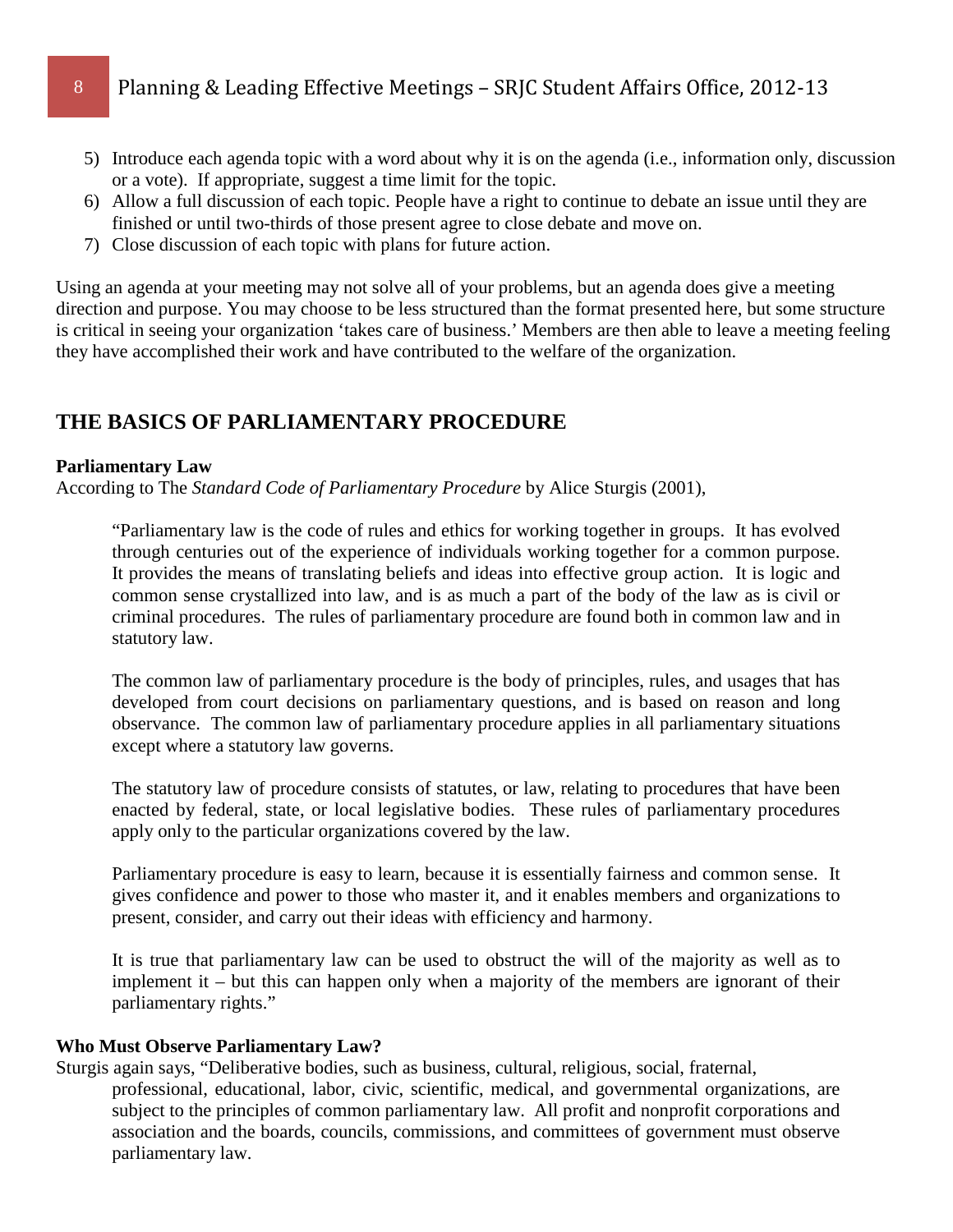International and national parliaments, congresses, and state legislatures have developed complete sets of special rules to meet their own specialized needs, and most of these rules differ sharply from those of common parliamentary law. Therefore, these bodies are not subject to common parliamentary law."

#### **7 Fundamental Principles of Parliamentary Law**

Taken from Sturgis (pp. 7-10, 2001).

1) The Purpose of Parliamentary Law

The purpose of parliamentary procedure is to facilitate the transaction of business and to promote cooperation and harmony. The philosophy of parliamentary law is constructive – to make it easier for people to work together effectively and to help organizations and members accomplish their purposes.

Parliamentary procedure should not be used to awe, entangle, or confuse the uninitiated. Technical rules should be used only to the extent necessary to observe the law, to expedite business, to avoid confusion, and to protect the rights of members.

Two basic procedural rules have developed to assure that the simplest and most direct procedure for accomplishing a purpose is observed. First, motions have a definite order of precedence, each motion having a fixed rank for its introduction and its consideration. Second, only one motion may be considered at a time.

#### 2) Equality of Rights

All members have equal rights, privileges, and obligations. Every member has an equal right to propose motions, speak, ask questions, nominate, be a candidate for office, vote, or exercise any other privilege of a member. Every member also has equal obligations.

The presiding officer should be strictly impartial and should act promptly to protect the equality of members in the exercise of their rights and privileges.

#### 3) Majority Decision

The majority vote decides. The ultimate authority of an organization is vested in a majority of its members. This is a fundamental concept of democracy.

A primary purpose of parliamentary procedure is to determine the will of the majority and see that it is carried out. By the act of joining a group, a member agrees to be governed by the vote of its majority. Until the vote on a question is announced, every member has an equal right to voice opposition or approval and to seek to persuade others. After the vote is announced, the decision of the majority becomes the decision of every member of the organization. It is the duty of every member to accept and to abide by this decision.

When the members of an organization select officers, boards, or committees, and delegate authority to them, this selection and delegation should be by the democratic process of majority vote.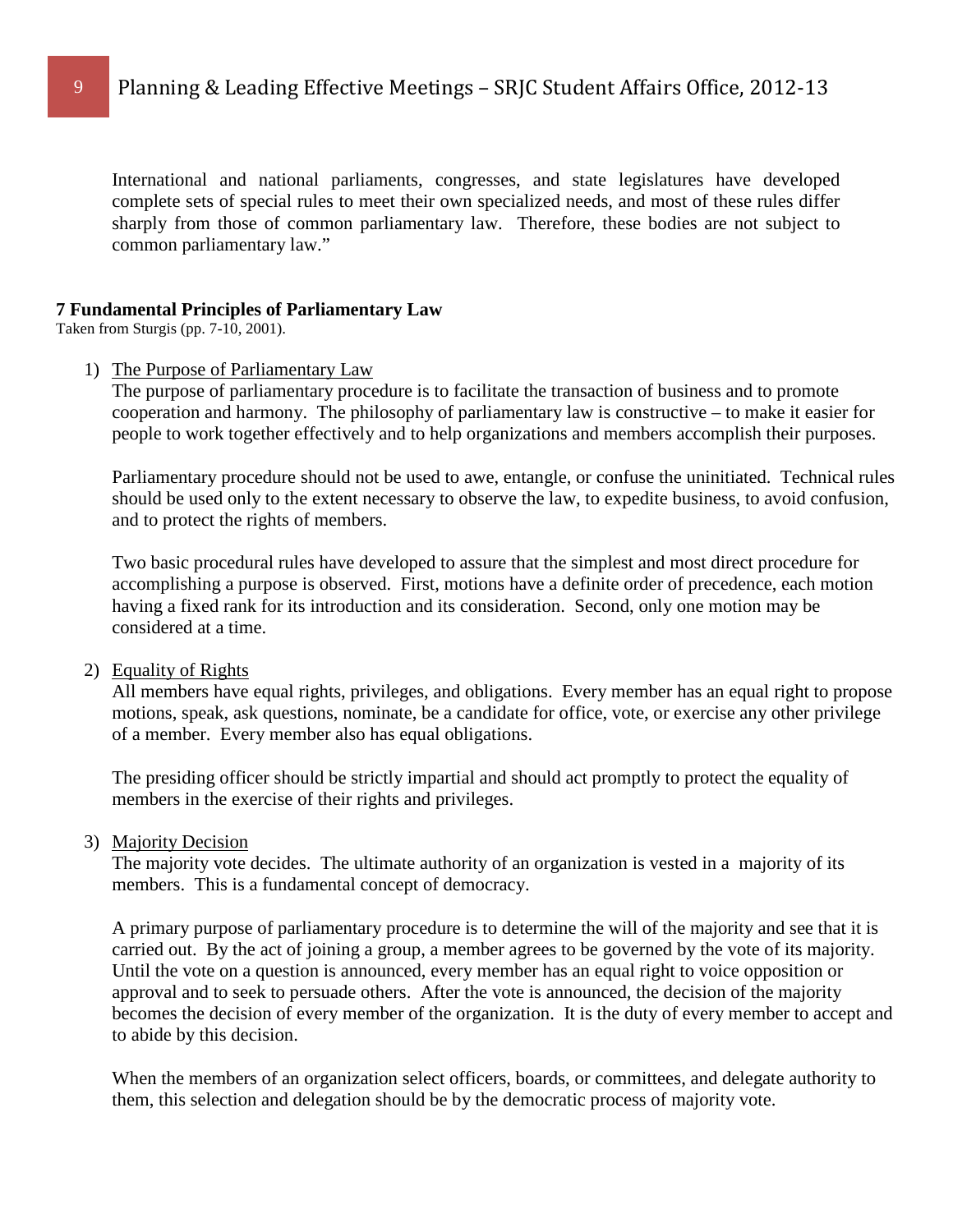# 10 Planning & Leading Effective Meetings – SRJC Student Affairs Office, 2012-13

#### 4) Minority Rights

The rights of the minority must be protected. Democratic organizations always protect certain basic rights belonging to all members. The right to present proposals, to be heard, and to oppose proposals are valued rights of all members, although the ultimate authority of decision rests with a majority, except when a higher vote is required. The members who are in the minority on a question are entitled to the same consideration and respect as members who are in the majority.

The minority of today is frequently the majority of tomorrow. A member of the majority on one question may be in the minority on the next. The protection of the rights of all members, minority and majority alike, should be the concern of every member.

The rights of absentees also must be protected.

#### 5) The Right of Discussion

Full and free discussion of every proposition presented for decision is an established right of member. Each member of the assembly has the right to speak freely without interruption or interference provided that the rules are observed. The right of members to "have their say," or to "have their day in court," is as important as their right to vote.

#### 6) The Right to Information

Every member has the right to know the meaning of the question before the assembly and what its effect will be. The presiding officer should keep the pending motion clearly before the assembly at all times and, when necessary, should explain it or call on some member to do so. Any motion and its effect should be explained if there are members who do not understand it. Members have the right to request information on any motion they do not understand so that they may vote intelligently.

#### 7) Fairness and Good Faith

All meetings must be characterized by fairness and by good faith. Trickery, overemphasis on minor technicalities, dilatory tactics, indulgence in personalities, and railroading threaten the spirit and practice of fairness and good faith. If a meeting is characterized by fairness and good faith, a minor procedural error will not invalidate an action that has been taken by an organization. But fraud, unfairness, or absence of good faith may cause a court to hold any action invalid.

Parliamentary strategy is the art of using legitimately the parliamentary principles, rules, and motions to support or defeat a proposal. It includes, for example, such important factors as timing, wording f proposals, choice of supporters, selection of arguments, and manipulation of proposals by other motions. Strategy, ethically used, is constructive; however, if it involves deceit, fraud, misrepresentation, intimidation, railroading, or denial of the rights of members, it is destructive and actually illegal.

In 1776 John Hatsell, the famous British parliamentarian wrote, "Motives ought to outweigh objections of form." The interpretations of the courts make it clear that the intent and overall good faith of the group are of more importance than the particular detail of procedure used in a given instance. The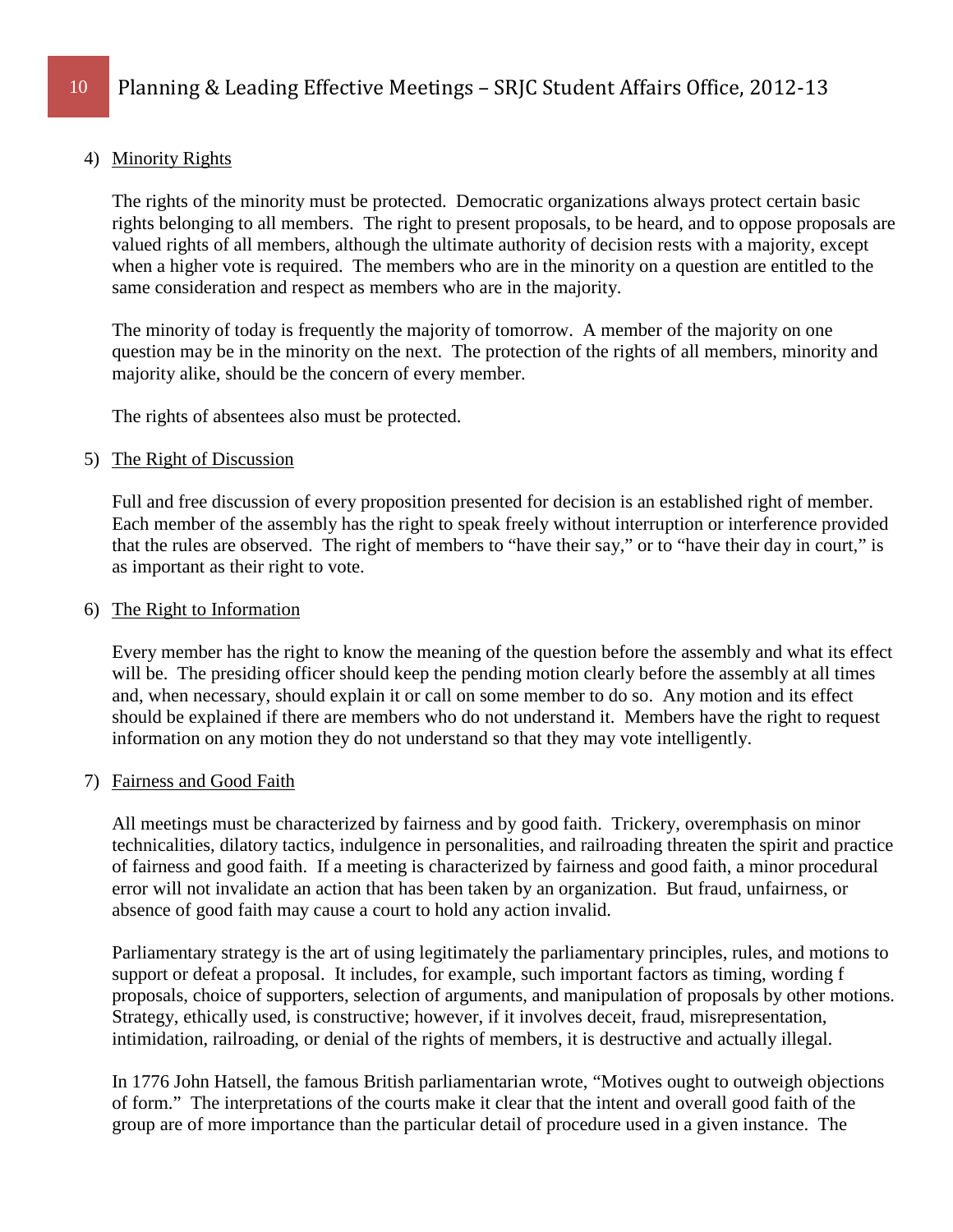effectiveness and, in fact, often the existence of an organization are destroyed if its officers or members condone unfairness or lack of good faith.

## **Motions**

A motion is a proposal that the assembly TAKE A STAND or TAKE ACTION ON SOME ISSUE.

Members can:

- 1. Present Motions
	- (Make a proposal: "I move that…".)
- 2. Second Motions (Express support for the intent of another member's motion: "I second that motion.")
- 3. Debate/Discuss Motions (Give opinions on motions.)
- 4. Vote on Motions (Make a decision.)

## There Are Four General Types of Motions:

## **(See Attachments: Principal Rules Governing Motions; The Chief Purposes of Motions; Changing Motions Already Voted On)**

1.) Main Motions

Introduce subjects to the assembly for its consideration. They cannot be made when another motion is before the assembly. They yield to privileged, subsidiary and incidental motions.

- A. Main Motions: "I move that we purchase…"
- B. Restorative Main Motions: Reconsider; Rescind; Resume Consideration
- 2.) Subsidiary Motions

Change or affect how the main motion is handled (they are voted on before the main motion).

- A. Postpone Temporarily (Table):
- B. Postpone to a Certain Time:
- C. Amend: "I move to amend the motion to read…" (hostile and germane)
- D. Close Debate:
- E. Limit Debate:
- F. Refer to a Committee:

## 3.) Privileged Motions

These are the most urgent. They concern special or important matters not relating to pending business.

- A. Question of Privilege:
- B. Recess:
- C. Adjourn: "I move that we adjourn…"
- 4.) Incidental Motions

Are questions of procedure that arise out of other motions. They must be considered before the other motion.

- A. Appeal from Decision of the Chair:
- B. Suspend Rules:
- C. Consider Informally: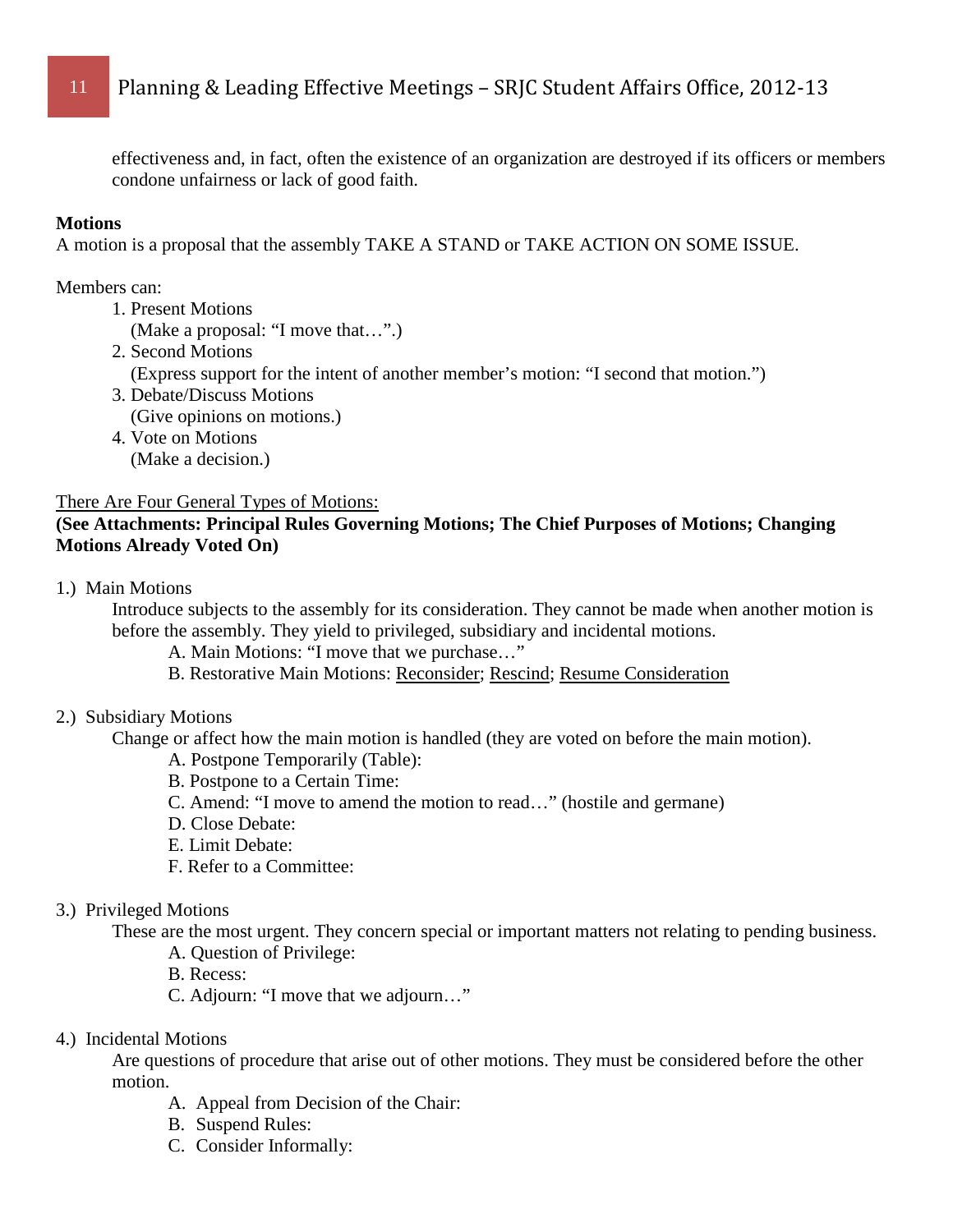- D. Point of Order: "Point of order. We do not have quorum."
- E. Parliamentary Inquiry:
- F. Withdraw a Motion:
- G. Division of Question: Separate one main motion to 2
- H. Division of Assembly: count by rising

#### **Steps on How to Conduct Business**

#### *Agenda Item*

Identify the agenda items and zero in on what is being discussed. At this point, the Chair should explain the situation but should not allow discussion to take place.

### *Make a Motion*

A motion should be made to focus in on the subject at hand. The correct phrase in making a motion is to begin by saying: "I move that…"

### *Second the Motion*

The motion is seconded to ensure there is more than one person interested in pursuing the motion made. To second a motion, the person could simply say "second" or "I second that motion." If the Chair does not hear a second he/she should call for one by saying, "Do I hear a second to this motion?" After a motion is made and seconded, the Chair should then repeat the motion as clarification for the group.

#### *Discussion*

After a motion is made, seconded and restated; there is discussion germane to the motion on the floor. Both the pros and cons of the motion should be stated.

#### *Vote*

The vote on the motion should be taken. A vote can be taken by any of the following methods:

-by voice

-by hand raising

-by ballot

Whatever method is used, this method should be used the majority of the time. The method of counting votes should be consistent.

#### *Amendments*

Sometimes, after a motion is made and seconded, someone may want to modify the motion. This can be done by making an amendment to the motion. An amendment to the motion can be made by adding words or striking out words. An amendment, like a motion, needs a second. **Up to two amendments can be made on any motion**. Whenever an amendment is made, the last amendment made is voted on first, working your way back to the original motion. Voting must be done on the amendment to the amendment first, then the amendment and finally, the original motion.

## *Postponing Temporarily or to a Certain Time*

Sometimes there will be an issue on the agenda the group may not want to deal with at that particular moment or meeting. Delaying an item can be done in one of the following ways:

To Postpone Temporarily (Table): A motion can be made 'Postpone Temporarily' the issue. Tabling an issue means the issue will not be discussed again until someone makes a motion to 'Resume Consideration of (the issues)' (or to discuss the issue again).